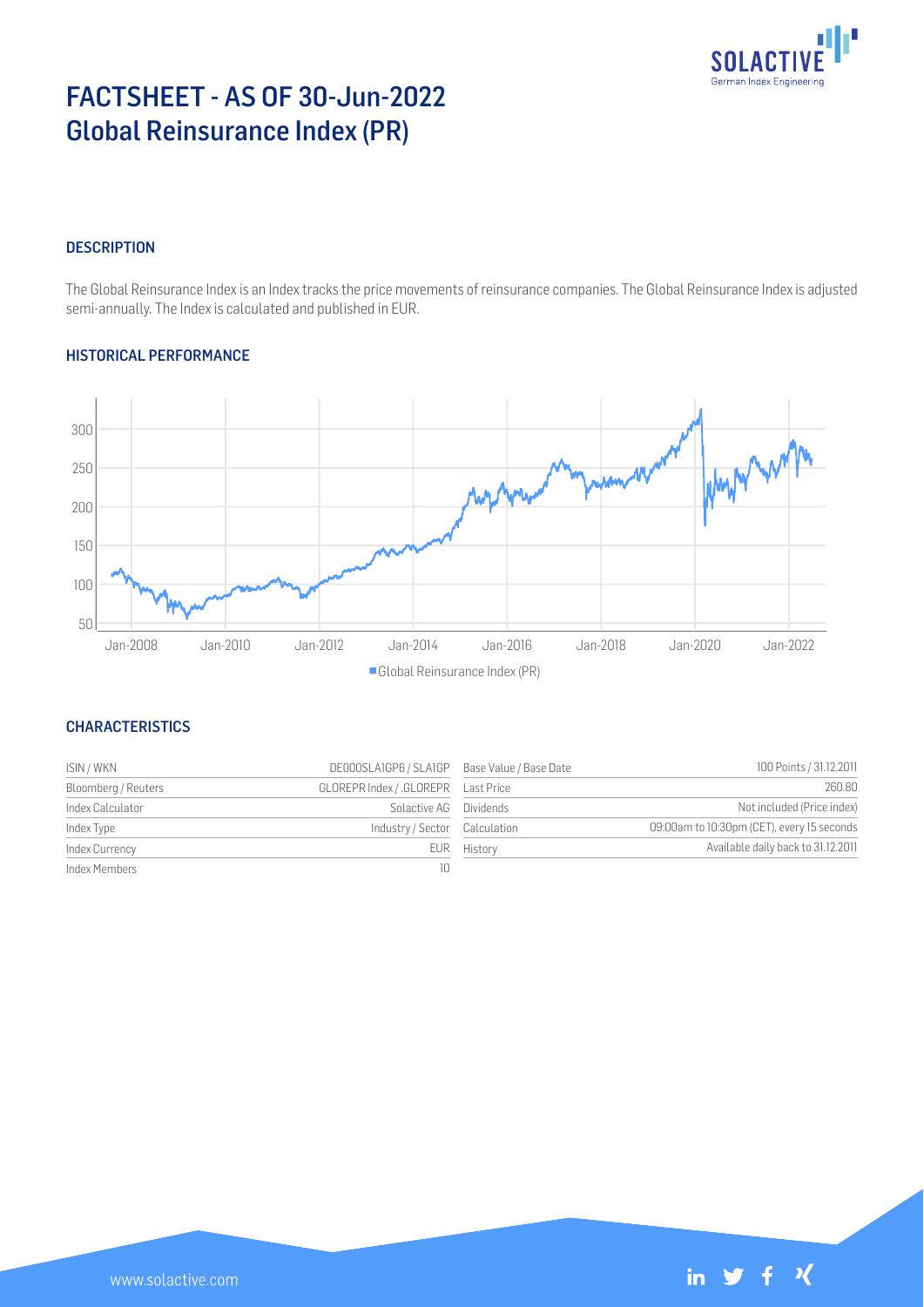

# FACTSHEET - AS OF 30-Jun-2022 Global Reinsurance Index (PR)

# **STATISTICS**

| <b>EUR</b>         | 30D       | 90D       | 180D      | 360D                  | YTD        | Since Inception       |
|--------------------|-----------|-----------|-----------|-----------------------|------------|-----------------------|
| Performance        | $-1.79%$  | $-6.02\%$ | $-2.95%$  | 7.09%                 | $-2.95%$   | 160.80%               |
| Performance (p.a.) |           |           |           |                       |            | 9.56%                 |
| Volatility (p.a.)  | 18.61%    | 18.17%    | 20.56%    | 19.06%                | 20.49%     | 17.67%                |
| High               | 268.35    | 277.50    | 286.22    | 286.22                | 286.22     | 325.96                |
| Low                | 253.39    | 253.39    | 238.21    | 230.85                | 238.21     | 99.76                 |
| Sharpe Ratio*      | $-1.03$   | $-1.19$   | $-0.26$   | 0.41                  | $-0.26$    | 0.57                  |
| Max. Drawdown      | $-5.57\%$ | $-8.69\%$ | $-16.77%$ | -16.77%               | $-16.77\%$ | $-46.09%$             |
| VaR 95 \ 99        |           |           |           | $-34.7\%$ \ $-67.6\%$ |            | $-24.1\%$ \ $-50.5\%$ |
| CVaR 95 \ 99       |           |           |           | $-53.1\%$ \ $-80.0\%$ |            | $-42.0\%$ \ $-81.6\%$ |

\* Up to 31 December 2021, ex-post Sharpe ratios use as input for the risk free rate term the London Inter-Bank Offered rates in the respective currencies of the index and at a term equal to the observation period. From 3 J 2022 onwards, Sharpe ratios will be / are calculated using as reference risk free rate input the overnight replacement rate for these currencies, namely SONIA (for GBP), SOFR (for USD) and EURIBOR Overnight (for EUR).

#### COMPOSITION BY CURRENCIES



### COMPOSITION BY COUNTRIES



# TOP COMPONENTS AS OF 30-Jun-2022

| Company                        | Ticker                | Country   | Currency   | Index Weight (%) |
|--------------------------------|-----------------------|-----------|------------|------------------|
| MUNICH REINSURANCE COMPANY     | MUV2 GY Equity        | DE        | <b>EUR</b> | 17.51%           |
| SWISS RE AG                    | <b>SREN SE Equity</b> | CH        | <b>CHF</b> | 16.59%           |
| ALL FGHANY CORP                | Y UN Equity           | US        | <b>USD</b> | 14.39%           |
| <b>FVEREST RE GROUP LTD</b>    | <b>RE UN Equity</b>   | BM        | <b>USD</b> | 14.19%           |
| HANNOVER RUCK SF               | <b>HNR1 GY Equity</b> | DE        | <b>EUR</b> | 11.45%           |
| REINSURANCE GROUP OF AMERICA   | <b>RGA UN Equity</b>  | US        | <b>USD</b> | 10.30%           |
| RENAISSANCERE HOLDINGS LTD     | RNR UN Equity         | <b>BM</b> | <b>USD</b> | 9.47%            |
| <b>SCORSE</b>                  | <b>SCR FP Equity</b>  | FR        | <b>EUR</b> | 4.83%            |
| CHINA REINSURANCE (GROUP) CO-H | 1508 HK Equity        | CN        | <b>HKD</b> | 0.65%            |
| KOREAN REINSURANCE CO ORD      | 003690 KP Equity      | <b>KR</b> | <b>KRW</b> | 0.62%            |